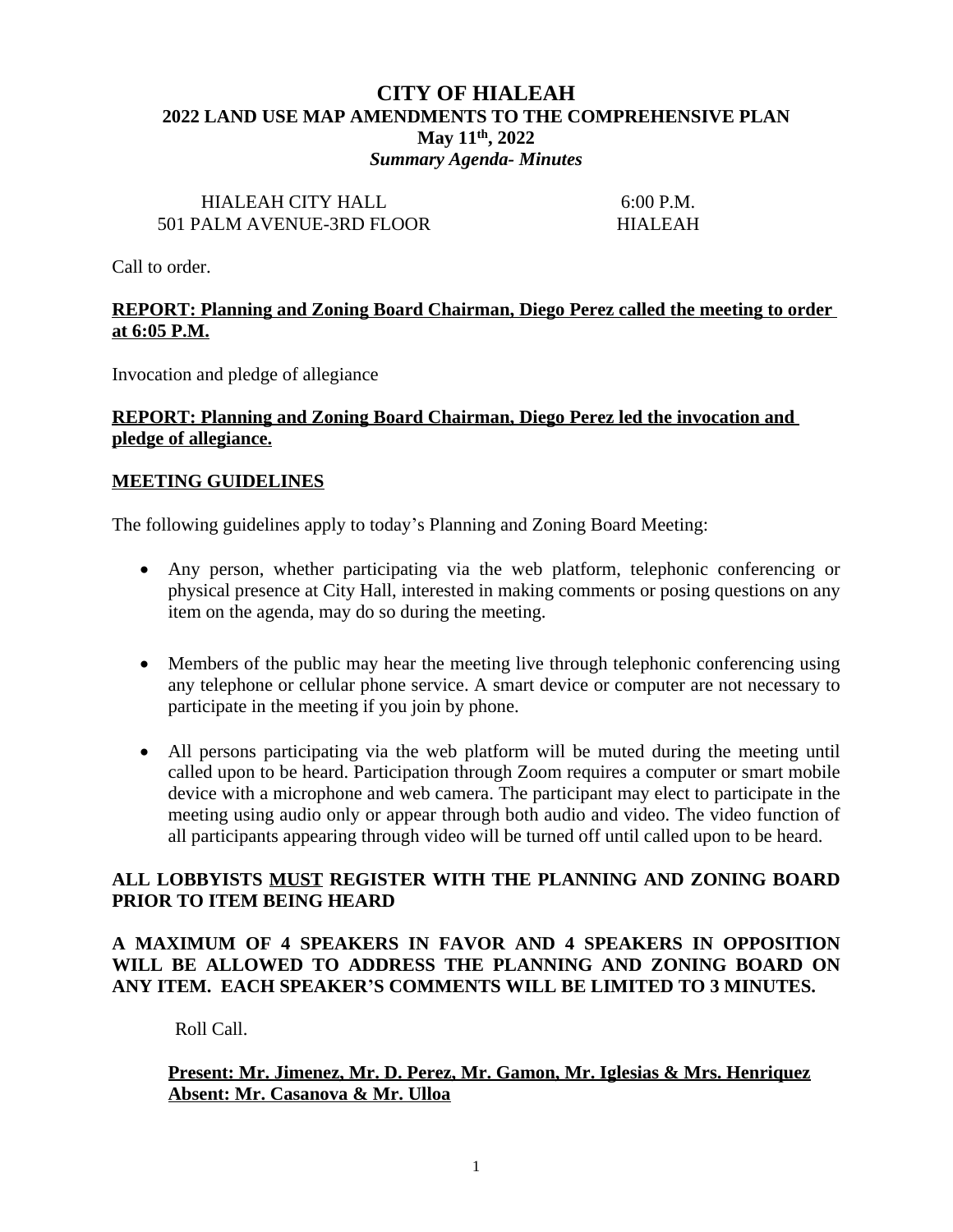### **ADMINISTRATION OF OATH TO ALL APPLICANTS AND ANYONE WHO WILL BE SPEAKING BEFORE THE BOARD ON ANY ITEM.**

SUMMARY MINUTES, OR A COPY OF THE AUDIO FILE OF THE PROCEEDINGS BEFORE THE PLANNING AND ZONING BOARD, SHALL BE PREPARED AND SUBMITTED TO THE CITY COUNCIL BEFORE ITS HEARING.

**THE PLANNING AND ZONING BOARD RECOMMENDATIONS FOR THE FOLLOWING PUBLIC HEARING REQUESTS WILL BE HEARD BY THE CITY COUNCIL, AT ITS SCHEDULED MEETING OF TUESDAY, MAY 24TH, 2022.**

**LU-1. Small Scale Amendment** from Low Density Residential to Transit Oriented Development

District. Property located at **922 East 26th Street,** Hialeah zoned R-1 (One-Family District).

 **Applicant: Jorge L. Navarro, Esq. Planner's recommendation: Approval**

**Motion to Approve: Mr. Iglesias; Second: Mr. Gamon Motion Passed: 5-0-2**

*Item approved*

### **REPORT: Planning and Zoning Board Chairman, Diego Perez adjourned the meeting at 6:13 P.M.**

#### **CITY OF HIALEAH PLANNING AND ZONING BOARD MEETING May 11th, 2022**

### **REPORT: Planning and Zoning Board Chairman, Diego Perez called the meeting to order at 6:13 P.M.**

1. Approval of Planning and Zoning Board Summary Agenda of April 27<sup>th</sup>, 2022 as submitted.

#### **Motion to Approve: Mr. Iglesias; Second: Mr. Gamon Motion Passed: 5-0-2**

#### *Item approved*

A WRITTEN DECISION AND RESOLUTION WILL BE PREPARED AND PRESENTED FOR REVIEW TO THE CITY COUNCIL. THE CITY COUNCIL IS AUTHORIZED TO AFFIRM, AFFIRM WITH CONDITIONS, OR OVERRIDE THE DECISIONS BY RESOLUTION. AFTER THE RESOLUTION IS ADOPTED, CONTACT A MEMBER OF THE CITY CLERK'S OFFICE TO OBTAIN A COPY OF THE FINAL DECISION AND RESOLUTION. UPON YOUR RECEIPT OF THE FINAL DECISION AND RESOLUTION,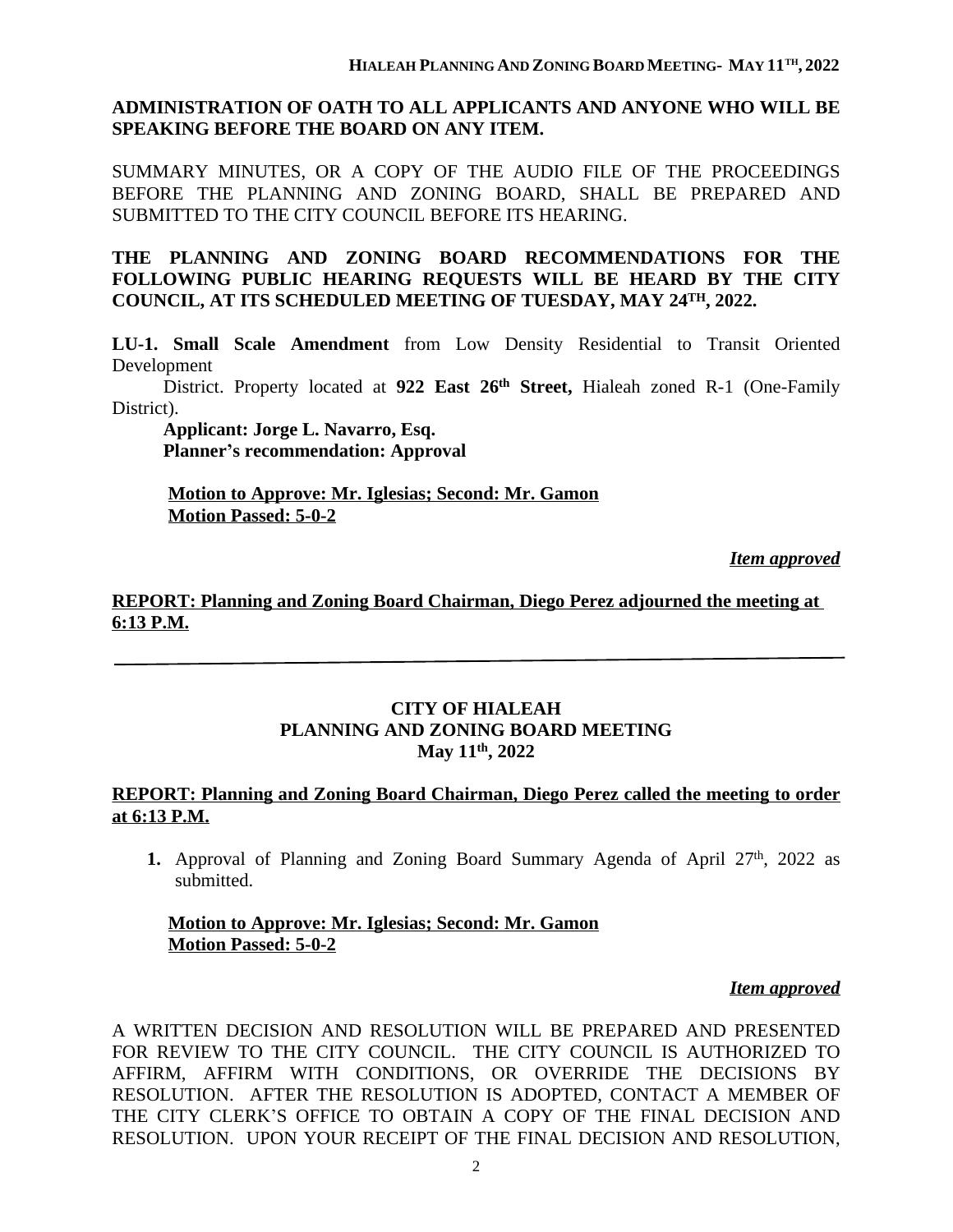CONTACT THE BUILDING DEPARTMENT TO OBTAIN YOUR REQUIRED BUILDING PERMIT. SUMMARY MINUTES, OR A COPY OF THE AUDIO FILE OF THE PROCEEDINGS BEFORE THE PLANNING AND ZONING BOARD, SHALL BE PREPARED AND SUBMITTED TO THE CITY COUNCIL BEFORE ITS HEARING.

# **THE PLANNING AND ZONING BOARD RECOMMENDATIONS FOR THE FOLLOWING PUBLIC HEARING REQUESTS WILL BE HEARD BY THE CITY COUNCIL, AT ITS SCHEDULED MEETING OF TUESDAY, MAY 24TH, 2022.**

**2. Rezoning** property from R-1 (One-Family District) to TOD (Transit Oriented Development District). Property located at **922 East 26th Street**, Hialeah, zoned R-1 (One-Family District). **Applicant: Jorge L. Navarro, Esq. Planner's recommendation: Approval**

**Motion to Approve: Mr. Iglesias; Second: Mr. Gamon Motion Passed: 5-0-2**

# *Item approved*

**3. Rezoning** properties from R-1 (One-Family District) and RO (Residential Office) to B-1 (Highly Restricted Retail District) and variance permit to allow front setback of 10 feet, where 20 feet are required. Properties are located at **4915 East Palm Court, 4935 East Palm Court, 4910 East 1 st Avenue, and 4930 East 1 st Avenue**, Hialeah, zoned R-1 (One-Family District) and RO (Residential Office). **Applicant: JMC Medical Services Planner's recommendation: Approval**

### **Motion to Approve: Mr. Iglesias; Second: Mrs. Henriquez Motion Passed: 5-0-2**

# *Item approved*

**4. Rezoning** property from R-3 (Multiple-Family District) to R-3-5 (Multiple-Family District). Variance permit to allow front setback of 11.4 feet, where 25 feet are required; allow east and west interior side setbacks of 7 feet, where 10 feet are required; allow rear setback of 10.6 feet, where 20 feet are required; allow lot coverage of 34.5%, where 30% is the maximum allowed and allow 22.3% pervious area, where 30% pervious area is the minimum required. Properties located at **61,63,75 & 77 West 31st Street**, Hialeah, zoned R-3 (Multiple-Family District).

**Applicant: Ceasar Mestre, Esq. Planner's recommendation: Approval**

**Motion to Approve: Mr. Iglesias; Second: Mrs. Henriquez Motion Passed: 5-0-2**

# *Item approved*

**MISCELLANEOUS ITEMS NOT REQUIRING ADVERTISING:**